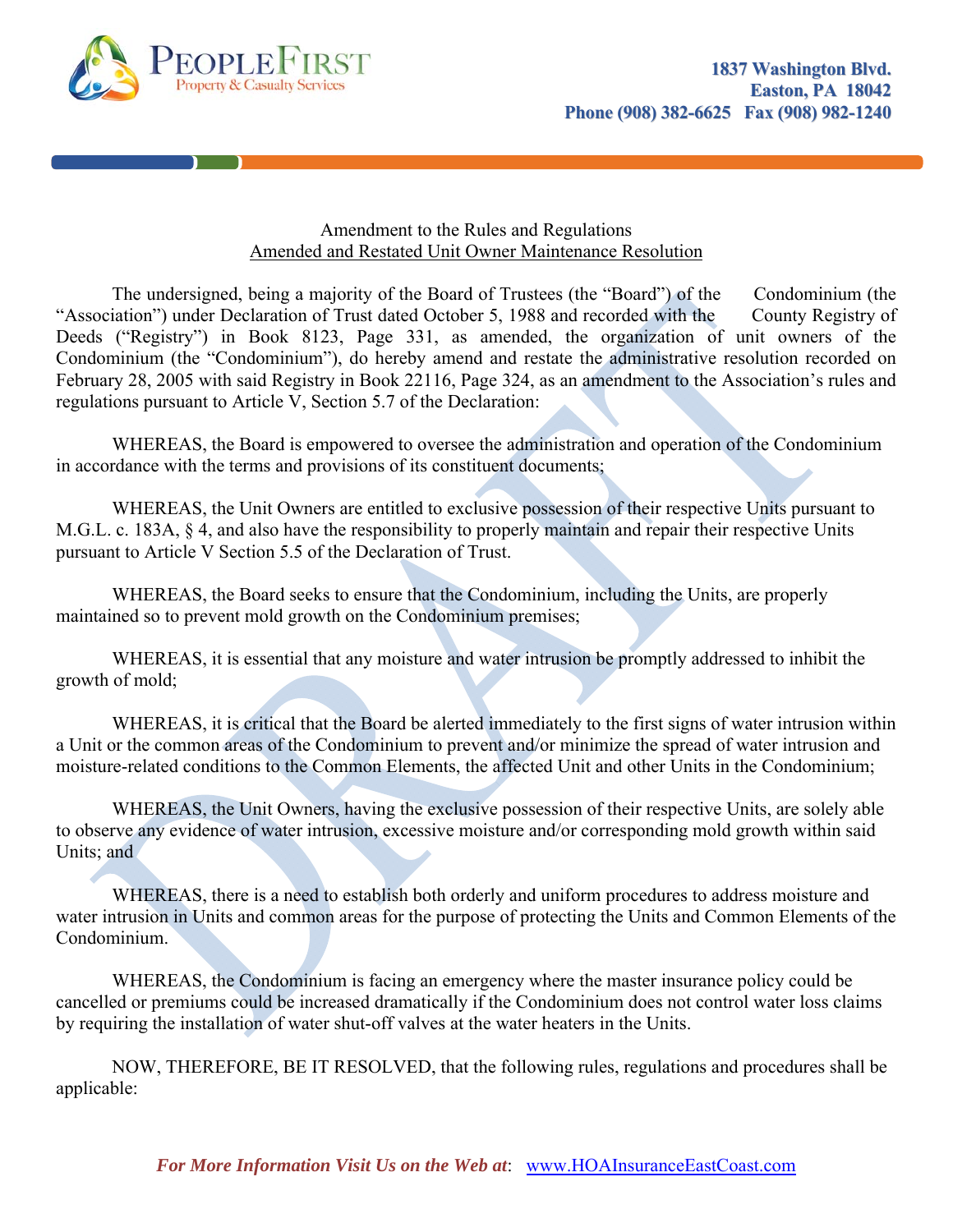

 1. Unit Owners shall be responsible to keep up and maintain their Units in a dry and clean manner and state, with a minimum air temperature within the Unit of not less than 55° degrees Fahrenheit and, for any Unit with a cooling system, a maximum air temperature of not greater than 77° Fahrenheit. Indoor relative humidity must be maintained between 30% and 55 % at all times.

2. Unit Owners shall be responsible to:

- (i) clean and dust the surfaces within a Unit on a regular basis;
	- (ii) immediately remove visible moisture accumulation on windows, windowsills and any other surfaces within the Unit;
	- (iii) immediately clean, dry and disinfect all liquid spills or leaks within the Unit;
	- (iv) not block or cover any heating, ventilation or air-conditioning ducts and keep furniture and furnishings away from such ducts;
	- (v) engage a professional remediation company to mitigate any damage to the Unit resulting from leaks or spills;
	- (vi) all water heaters shall be replaced when they are seven (7) years old;
	- (vii) pay for the immediate installation of a water shut-off valve at the water heater (unless the water heater is tankless). The water shut-off valve shall be the one manufactured by Floodmaster or such other water shut-off valve as approved in writing from time to time by the Trustees. Such water shut-off valve shall be installed at the direction of the Trustees by the Trust's contractor. Each unit owner shall be responsible for the cost of such water shut-off valve and installation which amounts shall be a common expense and constitute a lien against the unit and the unit owner shall be personally liable for the cost;
	- (viii) pay a fine of \$1,000.00 for any violations of items (vi) and (vii) above;
	- (ix) in the event of a water loss in which the unit owner has not complied with the terms of items (vi) and (vii) above, the unit owner shall be responsible for all damage to his or her unit and common areas and other units and the loss may not be submitted as a master policy claim;
	- (x) use braided metal hoses or high pressure equivalent on washing machines, if any;
	- (xi) utilize licensed and insured plumbers and electricians for any plumbing or electrical work within the unit;
	- (xii) properly maintain, caulk, repair and replace all windows and skylights serving the unit to ensure they remain free of leaks or condensation;
	- (xiii) clean the flues of fireplaces on a yearly basis; if any,
	- (xiv) notify the Board in writing of a contact person and emergency number if they are away from the unit for a period of two (2) days or more, and
	- (xv) pay for all damage and expenses incurred by the Association or other Unit Owners caused by his/her failure to satisfy his/her maintenance, repair and/or replacement obligations hereunder.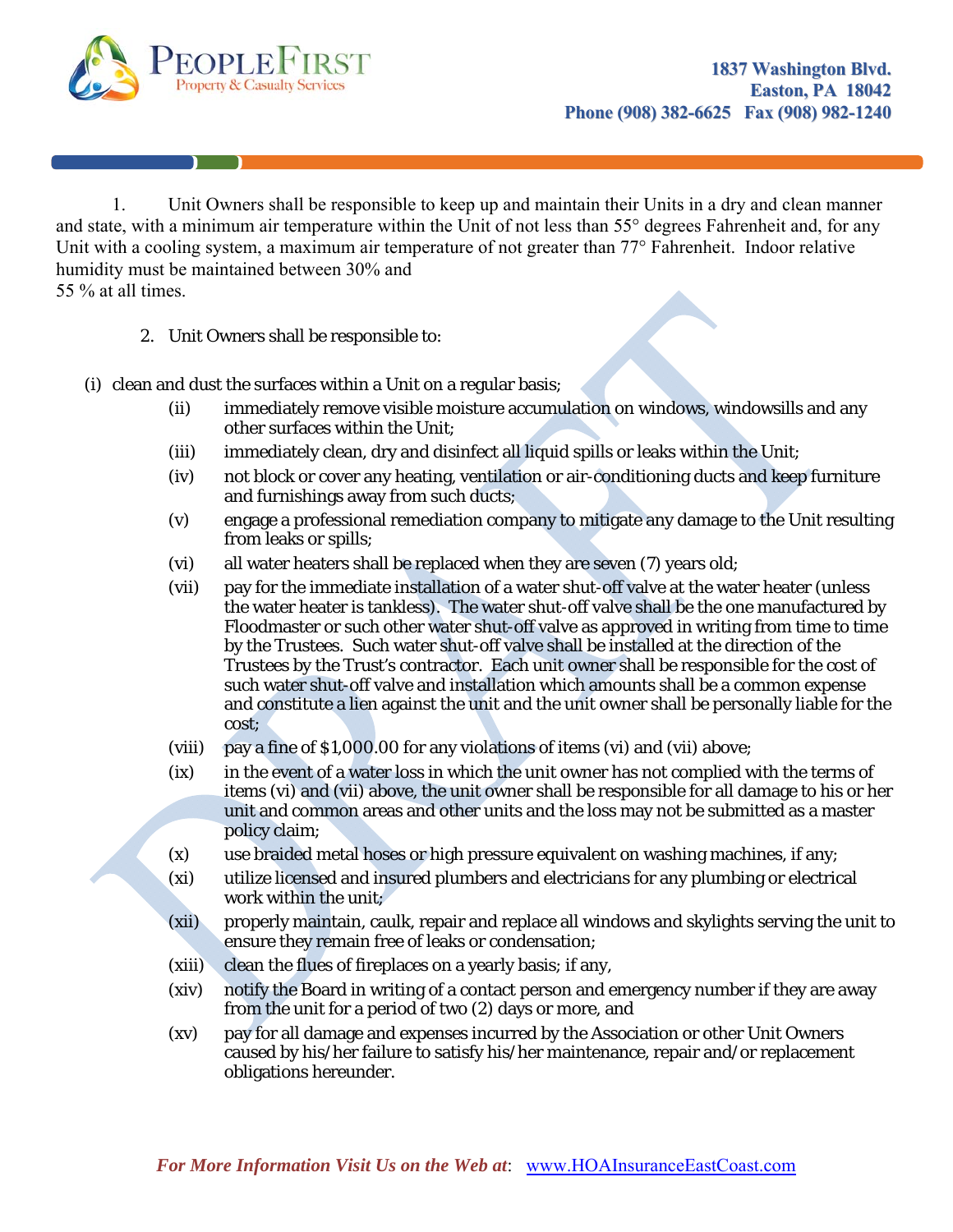

- 3. Unit Owners shall be solely responsible to ensure that any vents or exhaust fans serving the Unit are vented properly to the exterior including, without limitation, bath exhaust vents, stove vents and laundry dryer vents. In the event they are not properly vented, the Unit Owner shall repair the same, obtaining the written consent of the Board prior to undertaking any work in the common areas. In addition, Unit Owners shall be solely responsible to inspect, clean and maintain (including changing filters), at least annually, all such vents and exhaust fans.
- 4. Unit Owners are required to report immediately, in writing, delivered to the Board:
	- (i) any evidence of water leak or water infiltration or excessive moisture in the Unit or common areas;
	- (ii) any evidence of mold or fungi growth within the Unit that cannot be completely removed with a common household cleaner; and/or
	- (iii) any failure or malfunction of any heating, ventilating or air conditioning system serving the Unit.
- 5. Unit Owners shall be responsible and liable for any expenses incurred by the Board for the maintenance, repair, replacement, cleaning and remediation to repair the Unit and to remove mold from the Unit in the event the Unit Owner fails to properly and promptly undertake the same. Notwithstanding the foregoing, the Board shall have no obligation to take any action within a Unit, but may do so in its sole discretion. Unit Owners shall allow immediate access to their Unit for such purposes pursuant to Massachusetts General Law, Chapter 183A, §4 and Article V, Section 5.5 of the Declaration of Trust.

6. Unit Owners shall be responsible and liable for all damages and the expenses incurred by the Board or other Unit Owner(s) for the maintenance, repair, replacement, cleaning and remediation of any damage to, and to remediate and remove mold from the Unit, other Units and the common areas caused by the Unit Owner's failure to maintain his/her Unit, or arising out of, relating to or resulting from the Unit Owner's failure to comply with the terms of this Resolution, the Master Deed, the Trust or the Rules and Regulations or for any other reason caused by the Unit Owner's actions. Such costs shall also include all costs incurred by the Trust, including, but not limited to, expenses for industrial hygienists and attorneys' fees.

7. Unit Owners shall be personally responsible and liable for any fines, costs and attorneys' fees for violations of this Resolution and any damages suffered by the Condominium or other Owners or occupants at the Condominium, including any injuries to persons, arising out of, relating to or resulting from the failure of the Unit Owner to comply with the terms of this Resolution.

8. Any expenses or fines or attorneys' fees charged to a Unit Owner pursuant to this Resolution shall be collectible as a common expense.